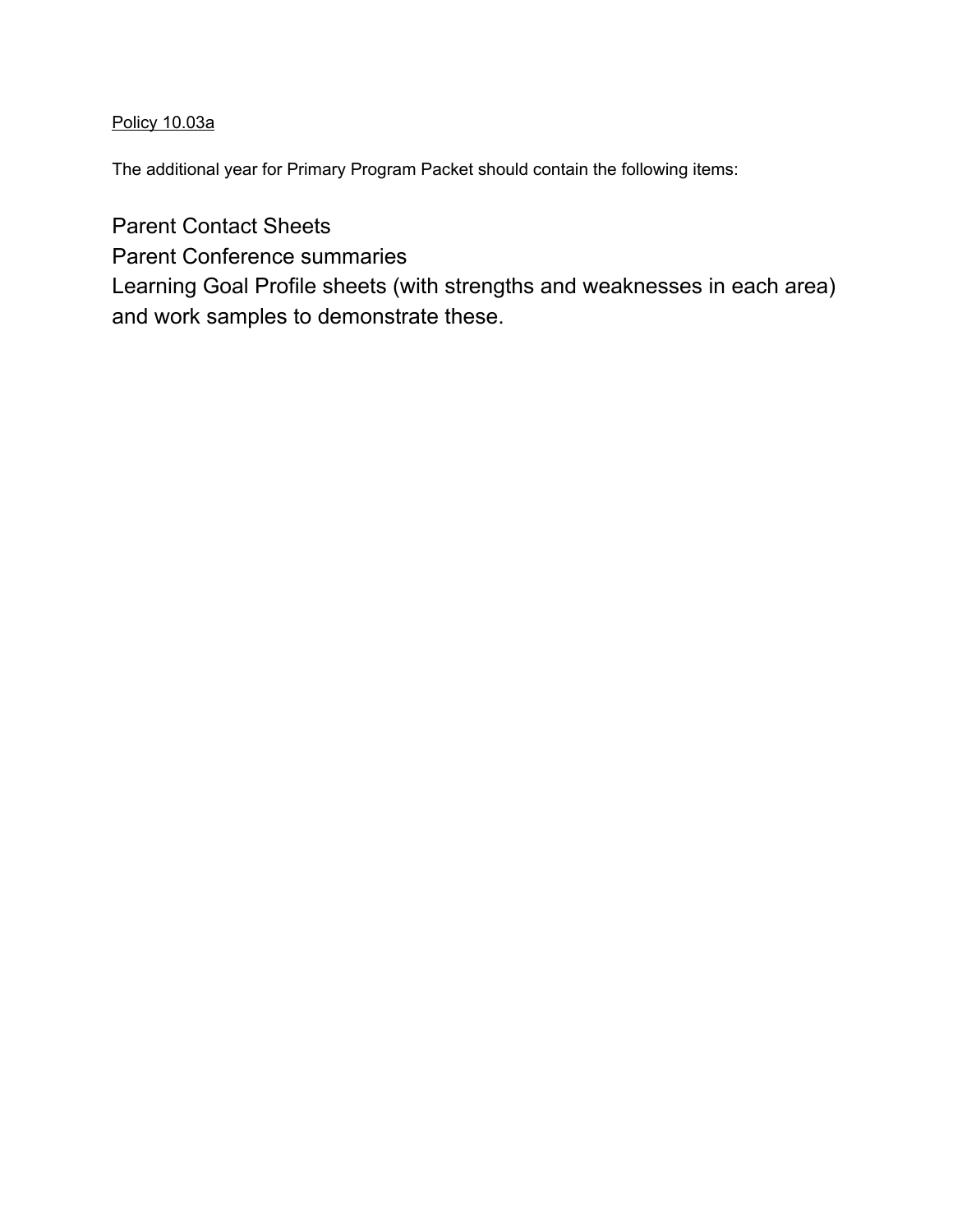Student Name \_\_\_\_\_\_\_\_\_\_\_\_\_\_\_\_\_\_\_\_\_\_\_\_\_\_\_\_\_\_\_\_\_\_\_\_\_\_\_\_\_\_\_\_\_\_\_\_

Parent/Guardian Name

Teacher Name

It is the recommendation of your child's teacher that he/she remain in the Primary Program for an additional year to enable your child to have more time to develop the necessary skills to be successful in the fourth grade and beyond.

\_\_\_\_\_\_\_\_\_\_\_\_\_\_\_\_\_\_\_\_\_\_\_\_\_\_\_\_\_\_\_\_\_\_\_\_\_\_\_\_\_\_\_\_\_\_\_\_\_\_\_\_\_\_\_

\_\_\_\_\_\_\_\_\_\_\_\_\_\_\_\_\_\_\_\_\_\_\_\_\_\_\_\_\_\_\_\_\_\_\_\_\_\_\_\_\_\_\_\_\_\_\_\_

The reasons for this recommendation have been clearly explained to you during a parent/teacher conference. Documentation of your child's strength's and weaknesses have been shared with you.

**\_\_\_\_\_\_** Yes, I agree that my child, \_\_\_\_\_\_\_\_\_\_\_\_\_\_\_\_\_\_\_\_\_\_\_\_\_\_\_\_\_, should remain in the Primary Program for the **Example 20** school year.

\_\_\_\_\_ No, I do not agree for my child, \_\_\_\_\_\_\_\_\_\_\_\_\_\_\_\_\_\_\_\_\_\_\_\_\_\_\_, to have an additional year in the Primary Program for the \_\_\_\_\_\_\_\_\_\_\_\_\_\_ school year.

| Parent        |
|---------------|
| Teacher       |
| Administrator |
| Date          |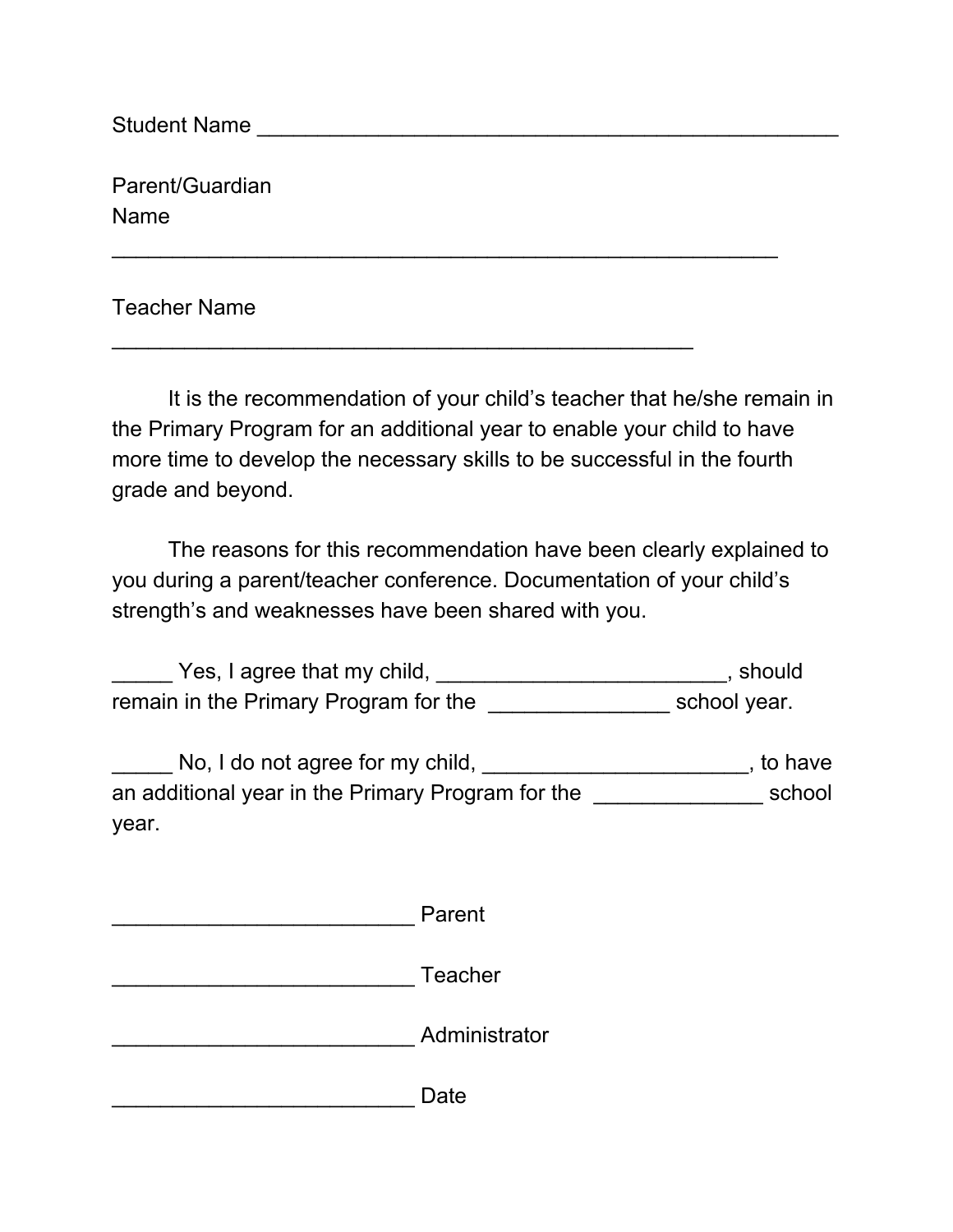# **Kentucky Primary Program Student Information Form**

(Successful completion must be defined in terms of student achievement of the goals set forth in KRS 158.6451 – The Six Goals for Students.)

| <b>Student Name</b> | Teacher (s) |
|---------------------|-------------|
|                     | Date        |

Evidence from teacher records, including student work samples, anecdotal records, observational checklist, student self-reflections, and other sources [703 KAR 0:040 (2)]:

**Goal 1**: Use basic communication and math skills for purpose and situations they will encounter throughout their lives.

#### **Does the student:**

- express him or herself clearly and effectively in oral and written form?
- understand oral and written information through listening and reading?
- demonstrate confidence in his or her ability to communicate?
- apply mathematical procedures to problem solving?

Examples of Target Performances that Support Student Success in Fourth Grade

The student is developing and demonstrating the ability to:

- Þ effectively verbalize opinions, ideas, and feelings
- Þ write for a variety of purposes
- Þ edit drafts to a point where others can understand them
- Þ communicate what has been read through discussions, projects, writing, and speaking
- Þ read a variety of materials for a variety of purposes
- Þ use a variety of comprehension and word recognition strategies while reading
- Þ choose appropriate resources (e.g. pleasure books, informational materials, reference materials) to address specific needs
- Þ use appropriate mathematical terminology
- Þ use computation strategies to solve real-life situations
- Þ use addition, subtraction, and multiplication to solve problems
- Þ provide reasonable explanations for solutions and strategies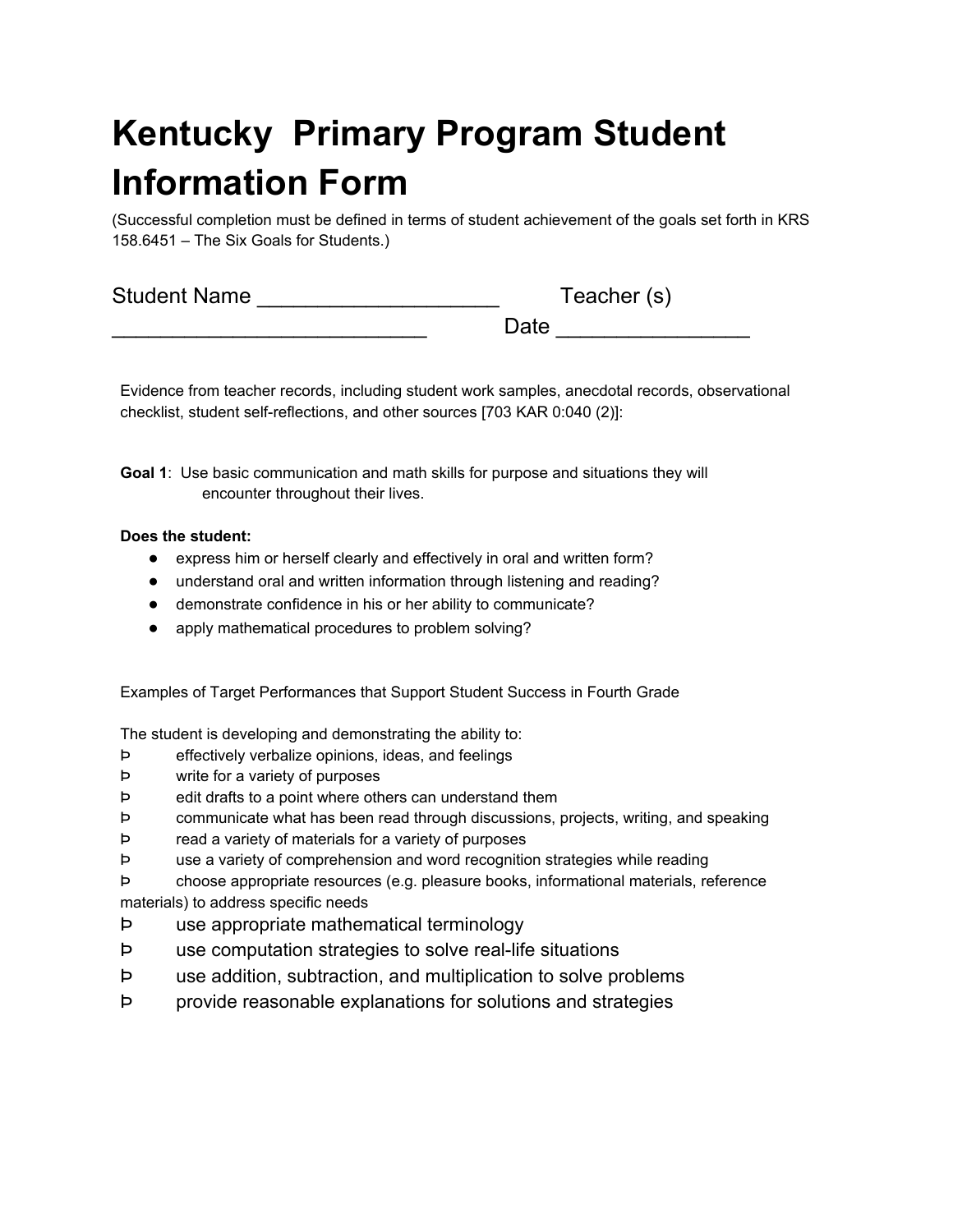**Goal 2:** Apply core concepts and principles from mathematics, the sciences, the arts, the humanities, and practical living studies to situations they will encounter in life.

#### **Does the student:**

apply mathematical concepts including computation, measurement, estimation and geometry

- collect, display, and interpret data
- demonstrate use of monetary values in an economic system
- solve problems using appropriate investigation skills
- creatively express ideas and feelings
- apply democratic principles in relationships with peers
- identify contributions of diverse individuals, groups, and cultures

Examples of Target Performances that Support Student Success in Fourth Grade

Þ use geometric shapes to sort and classify; create patterns; construct models; and to connect these

to real-life situations

- Þ make and use measurements in real-life situations
- Þ develop strategies for estimation
- Þ collect, organize, and analyze information or objects
- Þ conduct a simple experiment
- Þ draw conclusions, make predictions, and verbally describe information

displayed on graphs, charts, and tables

Þ experiment with various solutions to problems and defend the solution he or she has chosen

- Þ communicate observations and data using graphic illustrations and models
- Þ communicate through visual arts, music, or movement
- Þ participate in establishing and maintaining classroom rules which

demonstrate democratic principle

Þ accept others and their differences

Evidence from teacher records, including student work samples, anecdotal records, observational checklist, student self-reflections, and other sources [703 KAR 0:040 (2)]: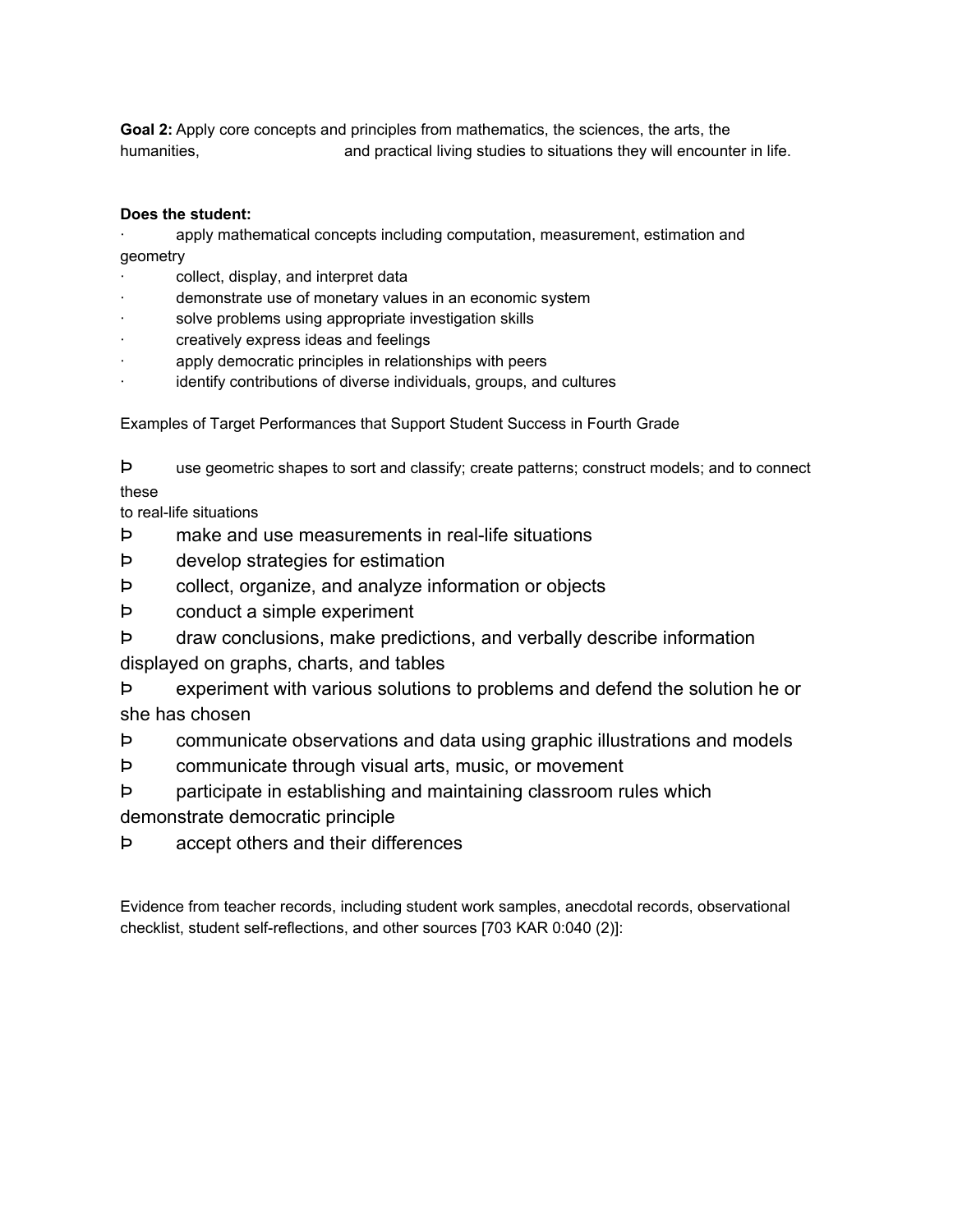## **Goal 3: Becomes a self-sufficient individual**

### **Does the student**:

- demonstrate responsibility for personal belongings
- show respect for the property and rights of others
- display self-control and self-discipline
- access appropriate resources for learning in school, at home, and in the community

## **Examples of Target Performances that Support Student Success in Fourth Grade**

The student is developing and demonstrating the ability to:

- $\varnothing$  attempt new tasks or challenges with confidence
- $\varnothing$  initiate and carry through on appropriate projects
- $\varnothing$  express ideas, opinions and feelings in appropriate ways with a variety of people
- $\varnothing$  understand the consequences of different behaviors and emotions
- $\varnothing$  choose appropriate behaviors in a variety of situations
- $\varnothing$  use informational materials (e.g., dictionaries, telephone books, etc.)
- $\varnothing$  find and appropriately benefit from people with different kinds of expertise

#### **Goal 4: Become responsible member of a family, work group, or community**

#### **Does the student:**

participate in group activities cooperatively

## **Examples of Target Performances that Support Student Success in Fourth Grade**

The student is developing and demonstrating the ability to:

- $\varnothing$  seek and demonstrate appropriate resolutions to conflict
- $\varnothing$  listen and take turns speaking
- $\varnothing$  use effective team skills to complete a group task
- $\varnothing$  analyze the effects of beliefs and feelings on group effectiveness
- $\varnothing$  share tools and work cooperatively on a task
- Ø demonstrate concern for and respond to needs of individuals, family, and/or group
- $\varnothing$  recognize and respect individual differences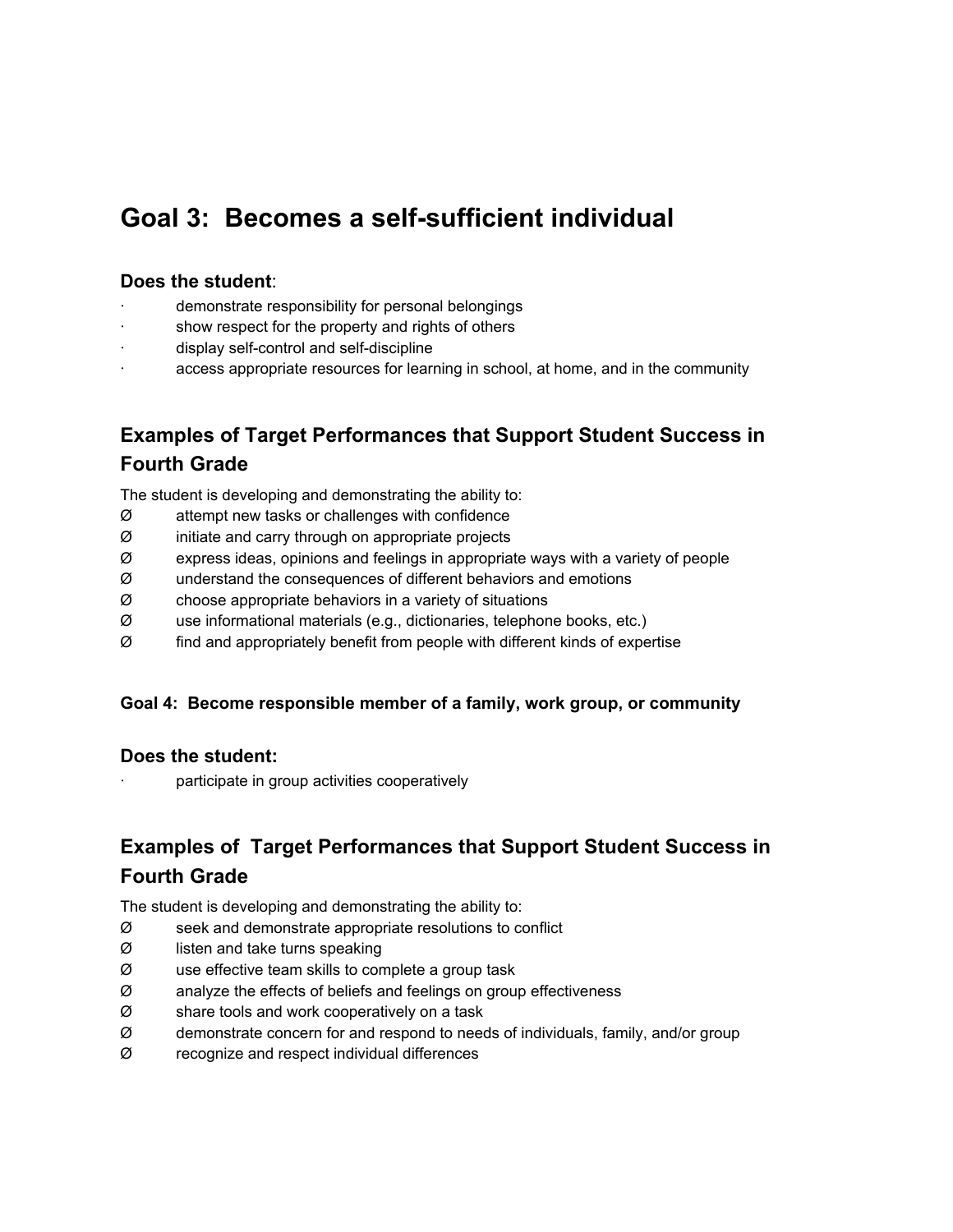Evidence from teacher records, including student work samples, observational checklist, student self-reflections, and other sources P 198 [703 KAR 0:040 (2)

## **Goal 5: Think and solve problems in school situations and a variety of situations they will encounter in life**

### **Does the student:**

· choose appropriate processes and strategies to solve given problems?

## **Examples of Target Performances that Support Student Success in Fourth Grade**

The student is developing and demonstrating the ability to:

- $\varnothing$  form and defend opinions based on multiple sources of information
- $\varnothing$  define a problem, gather information, and generate alternative solutions
- $\varnothing$  examine cause and effect, analogies, and other kinds of relationships
- $\varnothing$  effectively use questions to gather information
- Ø analyze relationships to form analogies
- Ø generate a variety of ideas
- $\varnothing$  organize, analyze, and apply information in making decisions and solving problems

Goal 6: Connect and integrate the knowledge they have learned in school into their own lives

#### **Does the student:**

apply previously learned knowledge and concepts to new situations?

## **Examples of Target Performances that Support Student Success in Fourth Grade**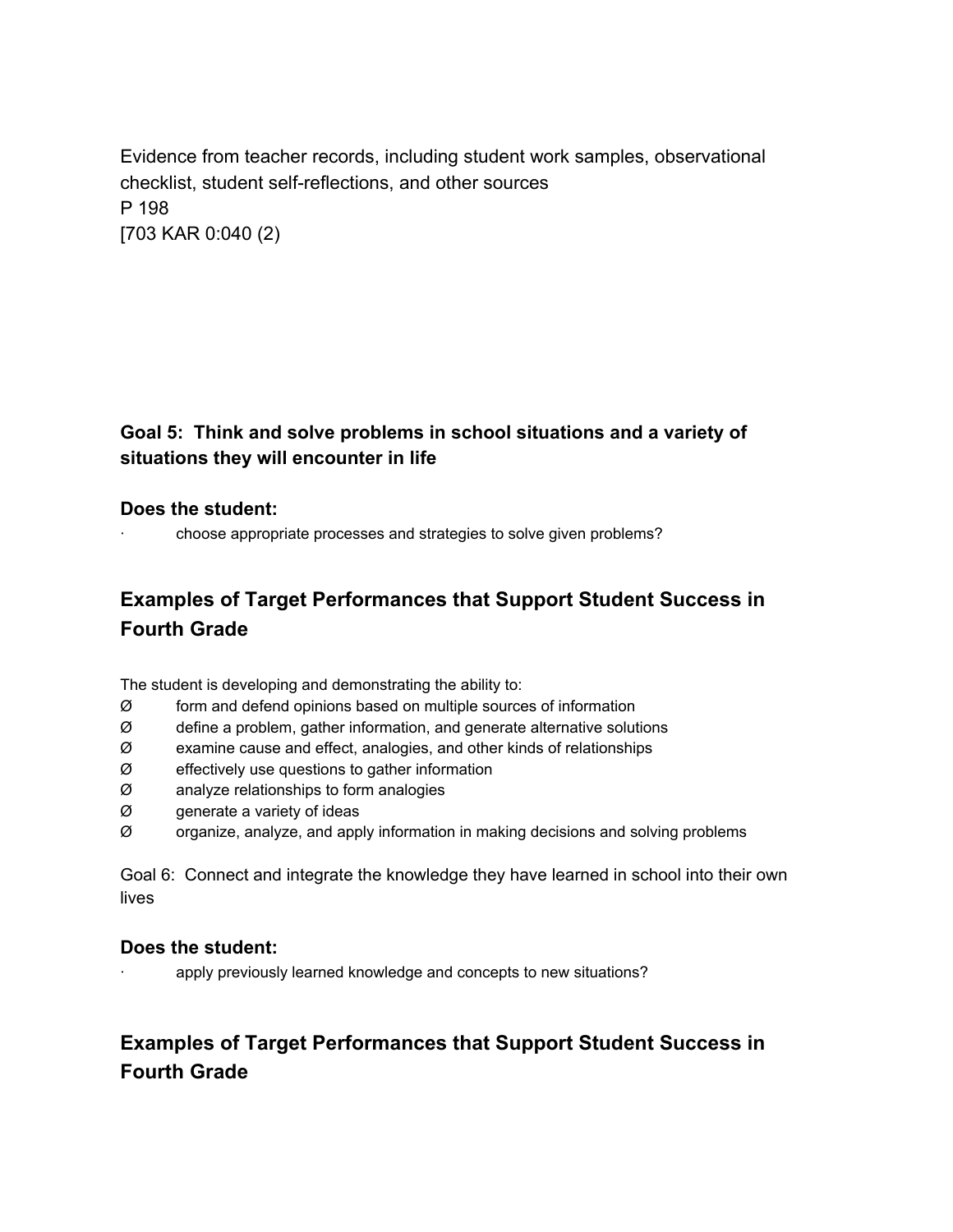The student is developing and demonstrating the ability to:

- Ø use prior experience to understand new information
- $\varnothing$  compare and analyze relationships between objects, ideas, and/or actions
- Ø analyze information or situations and develop generalizations

## **Family Conference Summary**

Directions: please answer the following questions based on evidence gathered for Learning Goals 1 through 6 (KRS 158.6451):

- Will this student benefit from more time in the primary program or should he or she make the transition into the fourth grade?
- How can the family and teachers work together to support this child?
- What kinds of instruction will help this child for the remainder of the year?
- What kinds of instruction will help this child next year?

 \_\_\_\_\_\_\_\_\_\_\_\_\_\_\_\_\_\_\_\_\_\_\_\_ \_\_\_\_\_\_\_\_\_\_\_\_\_\_\_\_\_\_\_\_\_\_\_\_\_ \_\_\_\_\_\_\_\_\_\_\_\_\_\_\_\_\_\_\_\_\_\_\_\_ \_\_\_\_\_\_\_\_\_\_\_\_\_\_\_\_\_\_\_\_\_\_

\_\_\_\_\_\_\_\_\_\_\_\_\_\_\_\_\_\_\_\_\_\_\_\_ \_\_\_\_\_\_\_\_\_\_\_\_\_\_\_\_\_\_\_\_\_\_\_\_\_ \_\_\_\_\_\_\_\_\_\_\_\_\_\_\_\_\_\_\_\_\_\_\_\_ \_\_\_\_\_\_\_\_\_\_\_\_\_\_\_\_\_\_\_\_\_\_

Comments:

Staff Member **Family Member** 

Date **Date** Date **Date**